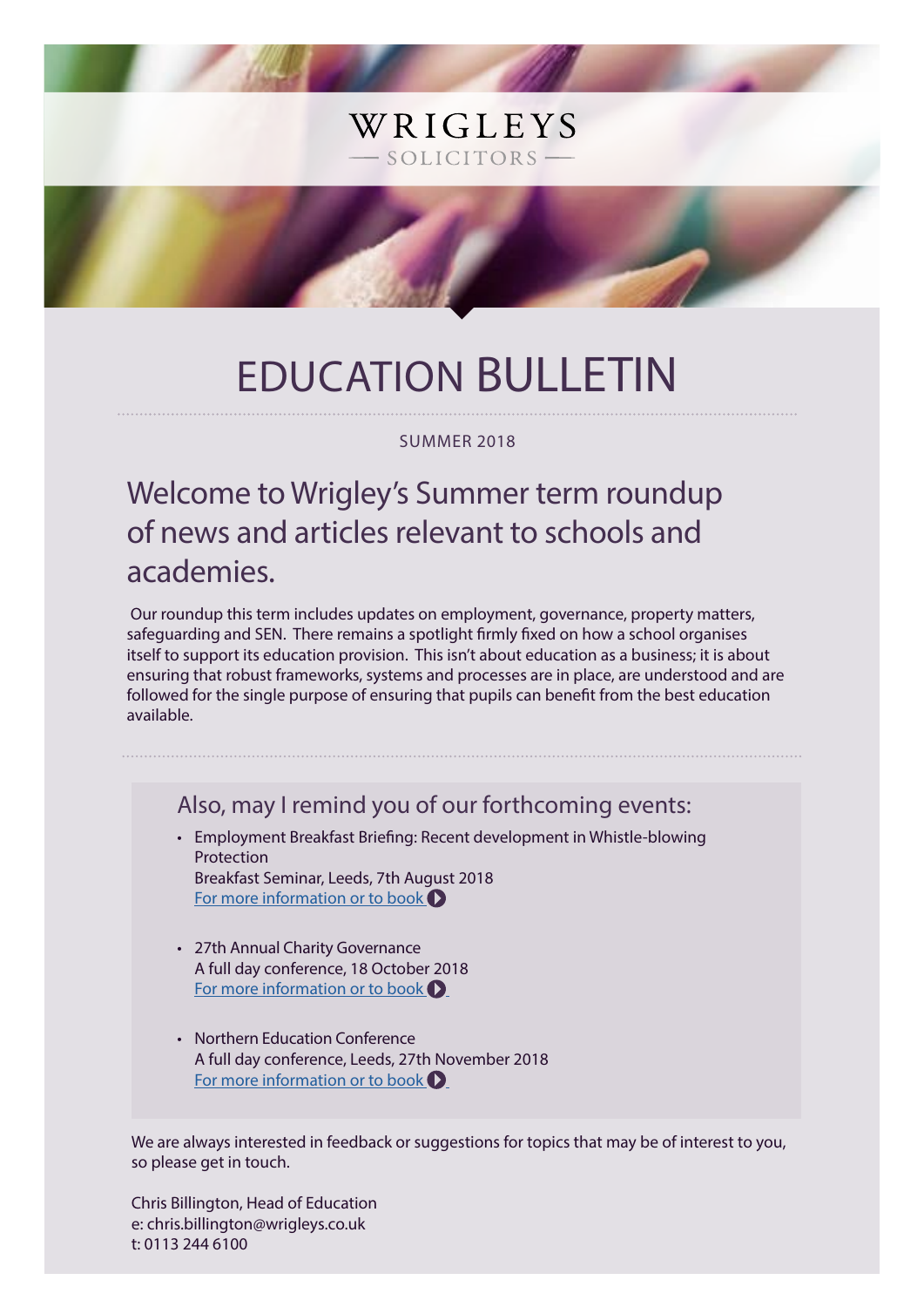### **Contents**

- 1. Charities' legal spend In support of your charity, what to be aware of
- 2. Are school buildings up to the new standard for leases?
- 3. Clerking for governing bodies
- 4. Updated schools safeguarding guidance from September 2018
- 5. Education specialist, Graham Shaw joins Wrigleys
- 6. Headteacher should have disclosed her relationship with a child sex offender even though she had no statutory duty to do so
- 7. Is the application of zero tolerance behaviour policies to SEN pupils unlawful?
- 8. The transfer from SEN statements to EHC plans and complaints to the Ombudsman

## Charities' legal spend - In support of your charity, what to be aware of

What do charities need to consider to demonstrate responsible management?

Charity spending on legal fees recently hit the headlines again, as part of Save the Children being questioned before the International Development Committee of the House of Commons about the recent allegations against it. Part of the session included questions on letters sent by the charity's lawyers to media organisations in response to the media's unfavourable reporting on the allegations.

It is not the first time that charities have come under scrutiny for their legal spending and proactive legal action. The former chair of the Charity Commission, William Shawcross, noted in one of his last interviews before leaving office that well funded charities may be using lawyers to head off unwanted attention.

Separately, the RSPCA has had to justify its spending on private prosecutions on alleged animal cruelty.

Charity, including academy, trustees have a duty to act in furtherance of their charitable objects and to manage charity resources prudently. There is significant scope for trustees to determine what may be in the best interests of their charity. As part of that trustees are actively encouraged to seek advice as and when they need it. Setting an annual budget for legal (and other professional) advice can help demonstrate responsible management

Charity Commission guidance states that "a decision to take or defend legal action must be made exclusively in the best interests of the charity, having considered whether or not another course of action is available". That includes consideration of the economic prospects and proportionality of any such action.

Adding an interesting twist is the decision of the Charity Tribunal in the Support for Heroes case (2017). Whilst the tribunal noted that the technical legal advice given was accurate, and did not comment specifically on the amount spent, it did suggest that the charity's lawyers should have alerted the charity to possible reputational risks inherent in the contemplated course of action which the trustees should also have in mind.

Chris Billington, Head of Education at Wrigleys comments: "It is not surprising that charities spending money to stave off media attention will itself attract media attention. Those charities, including academies, which are publically funded should also expect detailed scrutiny. Charities must, as a matter of good governance, be able to justify their spending decisions to all key stakeholders in an open and transparent way. Legal spend, as with any other expenditure, should further a charity's objects but that does include protecting and promoting the work of the charity."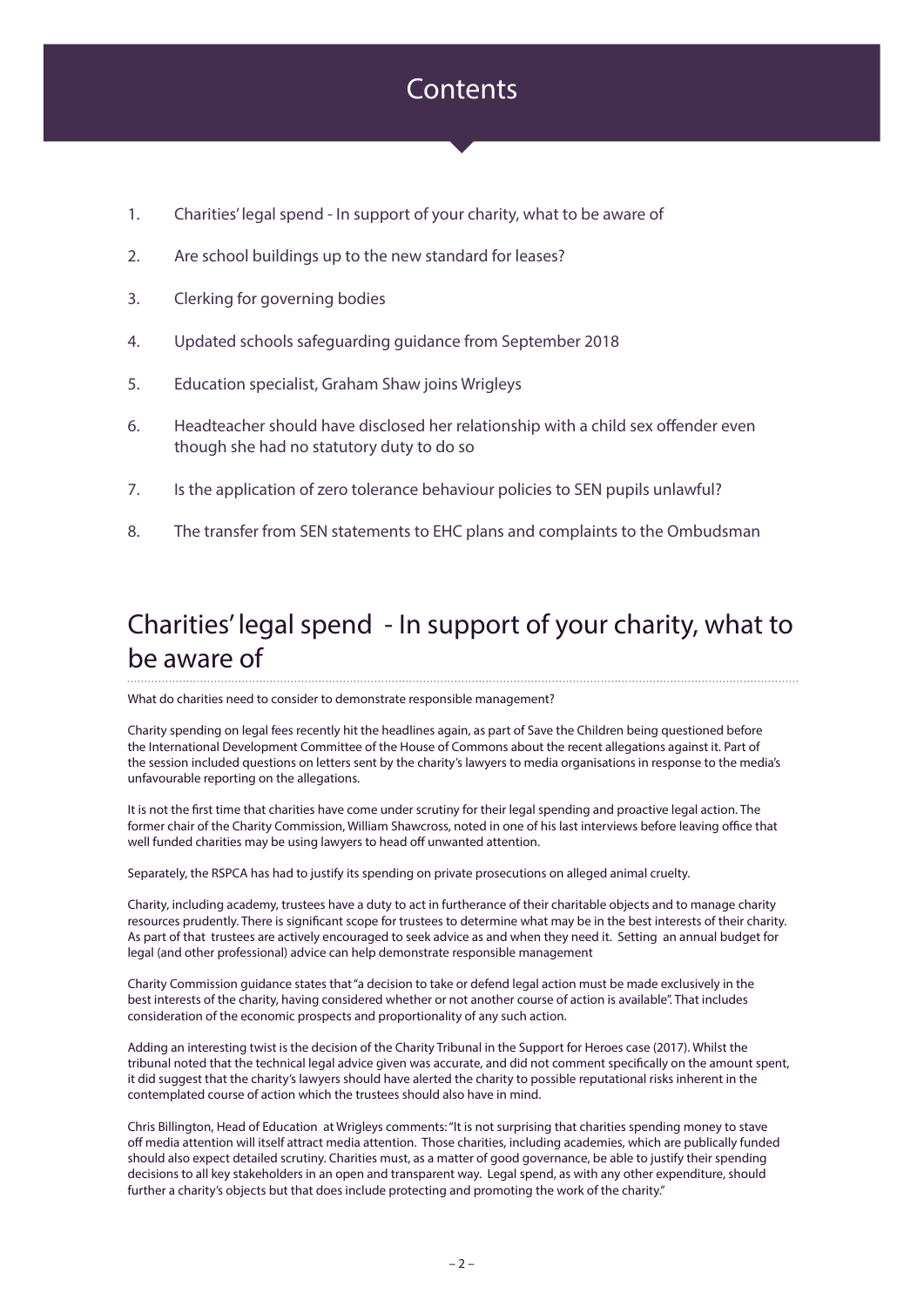## Are schools buildings up to the new standard for leases?

The first stage of the Minimum Energy Efficiency Standard came into force in April 2018, affecting schools that act as landlords for their properties.

The first stage in the implementation of the Minimum Energy Efficiency Standard (MEES) came into force in April 2018. Wrigleys produced a general guide for clients who let properties which can be found [here](https://www.wrigleys.co.uk/news/property/the-minimum-energy-efficiency-standard-what-is-it-and-how-will-it-affect-you/) and, although schools do not often see themselves as landlords, they do sometimes end up in that position.

If schools are letting any properties, then they need to bear MEES in mind. Common examples where MEES could apply is where people are occupying caretaker's cottages or other housing stock, or outside businesses are providing nursery and/or breakfast club and/or after school services in properties owned by a school. If a school has inherited a children's centre or scout hut, or sub-lets part of its school back to the local authority or another entity then this may also fall within the ambit of MEES. Portable cabin style buildings are particularly vulnerable to falling foul of MEES.

### Academy lease and long lease exception

One important exception is the leases for over 99 years do not fall within MEES so schools do not need to worry about any leases that have a really long term. This also means that the DfE template lease of a school from the local authority to an academy trust will not be caught by MEES.

#### What schools should be doing now

If schools are concerned that any buildings that they are letting are not up to scratch, then they should arrange for an EPC to be produced and consider its recommendations. If the building does not meet the standard of E or above, then schools cannot grant any new lease until that building meets the required standard. Schools should also be considering existing lettings – they have until 1 April 2020 to ensure existing residential lettings meet the required standard and until 1 April 2023 to ensure commercial lettings do the same.

If schools own buildings subject to an existing lease that will not reach an E rating, then they need to be reviewing the terms of that lease. Will the existing term end before 1 April 2020 for residential leases or before 1 April 2023 for commercial lettings? If so, will this give schools the opportunity to upgrade the building and will they have funds to be able to do so? If the term will not end before those dates, can schools bring the lease to an end anyway or do they gave the powers (and money) to undertake the necessary works whilst the tenant is still in occupation?

Schools that are converting to academies or academy trusts that are taking on new schools should add obtaining an EPC to their list of tasks prior to conversion/transfer of the school. This will allow them to assess whether MEES will apply to lettings in any relevant building.

### Clerking for governing bodies

In this article, we look briefly at the role of the clerk, and what resources are available to schools to make sure that their clerk is supported.

It has recently been suggested that the governing bodies of a number of schools and academies may not be meeting their obligations in relation to clerking. In this article, we look briefly at the role of the clerk, and what resources are available to schools to make sure that their clerk is supported.

Boards can run the risk of relegating their clerk to an organisational or administrative role. Whilst these are important elements of a clerk's job description, the clerk should have the specialist knowledge to be able to guide the board as to its statutory, legal and ethical obligations and responsibilities.

[The Governance Handbook](https://assets.publishing.service.gov.uk/government/uploads/system/uploads/attachment_data/file/582868/Governance_Handbook_-_January_2017.pdf) suggests that boards should employ a "professional clerk". In the Clerking Competency [Framework,](https://assets.publishing.service.gov.uk/government/uploads/system/uploads/attachment_data/file/609971/Clerking_competency_framework.pdf) this is to be taken to mean high-quality, tailored delivery of advice on regulatory and procedural governance matters. Rather more than a volunteer or the coerced minute taker. The risk of using a volunteer is that they may well lack the independence, knowledge and ability to speak up required of a clerk.

All maintained schools and academies are required to have a clerk to their governing body (in school regulations or the academy's articles of association). However this falls short of a requirement to have a professional clerk. It is the Clerk's role to provide efficient and effective:

- administrative and organisational support;
- guidance to ensure that the governing body/board works in compliance with the appropriate legal and regulatory framework, and understands the potential consequences for non-compliance; and
- advice on procedural matters relating to the operation of the governing body/board.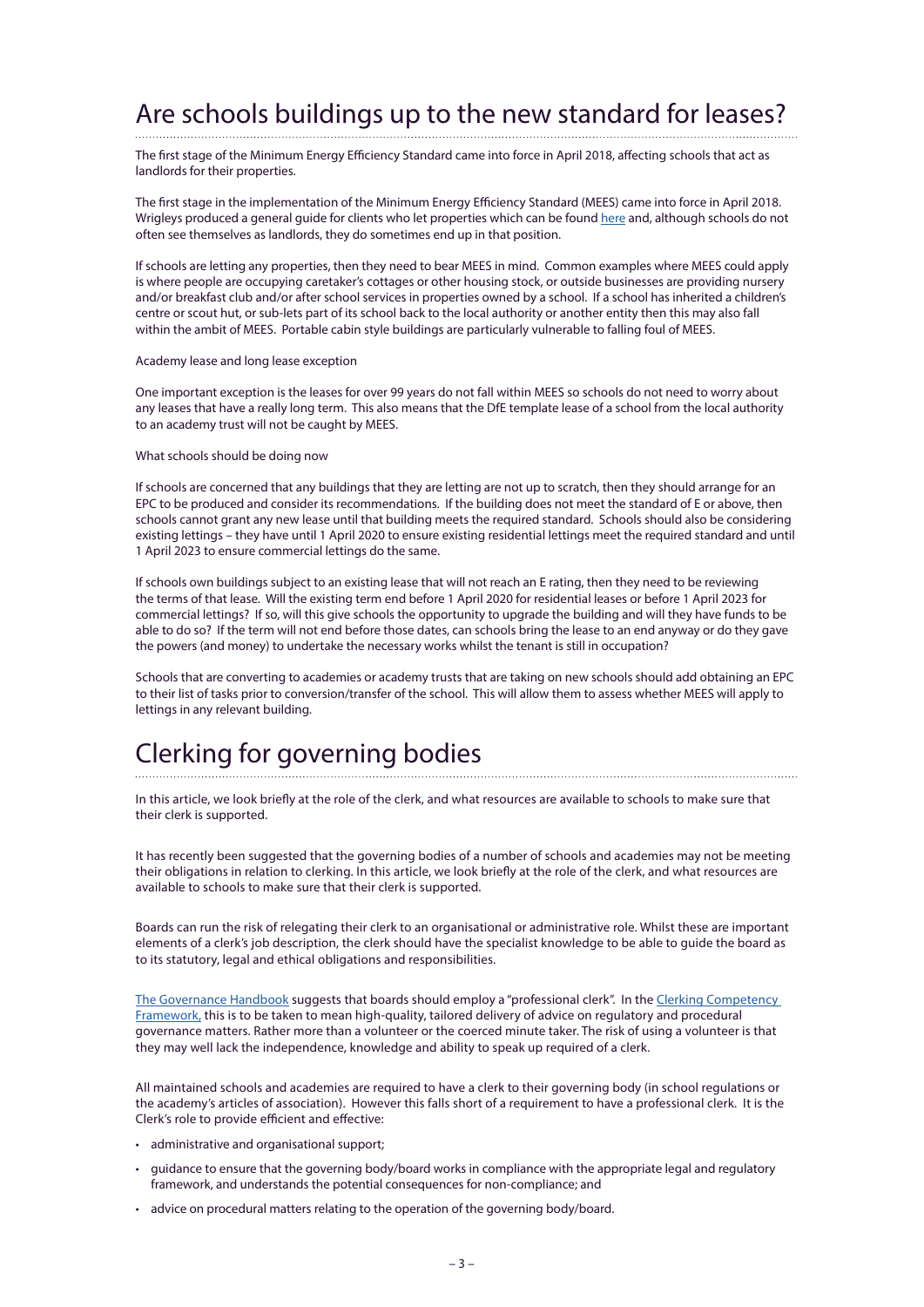A key objective of a clerk is to provide an additional resource to help the governing body remain on mission, avoiding sinking into operational matters which can so easily divert energy and attention. The voluntary nature of governance makes it all the more important that schools and academies make the best possible use of everyone's time.

There are numerous resources available to schools and governing boards to support their clerk, or to assist in training someone new to the role. Whilst there is no standard qualification, there are programmes and certificates available, some of which include financial support. Useful starting points might be:

[National Governance Association](https://www.nga.org.uk/LeadingGovernance/Clerks.aspx) – certificate of clerking of school governing boards [DfE - Governance clerking development programme](https://www.gov.uk/guidance/school-governors-professional-development#governance-clerking-development-programme) [ICSA: The Governance Institute](https://www.icsa.org.uk/)

Chris Billington, Head of Education at Wrigleys comments: "The role of a clerk is often underestimated or unappreciated. However, it is vital - not only to comply with the governance framework, but as a matter of good governance generally. It is important that the board as a whole recognises and appreciates the key role of the clerk and ensures that it is adequately resourced."

In the absence of a professional clerk the key functions as outlined above will largely fall onto the chair of the governing body or will be directed by the Headteacher, Principal or CEO. This can only increase the demands on their time and denies the school or academy the benefit of the independent advice and guidance the professional clerk should bring. This should be of concern to all schools and academies at a time when governance failings are in the national press and very much a focus of Ofsted and ESFA inspections and reviews.

### Updated schools safeguarding guidance from September 2018

New statutory guidance on "Keeping Children Safe in Education" is expected to be in place for 3 September 2018.

A copy of the new, and current, guidance is available here. All schools and academies are required to have regard to this advice.

Key changes within the new guidance are listed below:

### General

• The document now refers throughout to the Teaching Regulation Agency (TRA), which assumed the professional misconduct functions of the National College for Teaching and Leadership (NCTL) on 1 April 2018.

The TRA also supports schools with safeguarding responsibilities, including via its teacher database pre-recruitment checks. Further information on the TRA can be found here.

Part 1 – Guidance to be read and understood by all staff

- There is an increased focus on the Designated Safeguarding Lead (DSL) and their deputies having a complete safeguarding picture.
- All staff must be aware of school systems which support safeguarding, including the school's behaviour policy and safeguarding response to children who go missing from education.
- There is additional detail on the potential need of a child for early help.
- Concerns about a child's welfare should be acted on immediately and that staff should follow the school's child protection policy and speak to the DSL or their deputy.
- Staff must not assume that someone else will take action. There is a reminder of the importance of sharing information at an early stage.
- The role of the local authority is set out in more detail, including that the local authority should make a decision where a case is referred to them within one day of the referral and should let the referrer know the outcome.
- Every teacher is under a duty to report female genital mutilation to the police. Staff should also speak to their DSL about such cases.
- A new section on "contextual safeguarding" has been added. This means that the environment outside the school should be considered when making safeguarding decisions and referrals. Staff are advised that as much information as possible should be passed on as part of the referral process, including any external factors which may be a threat to children's safety or welfare.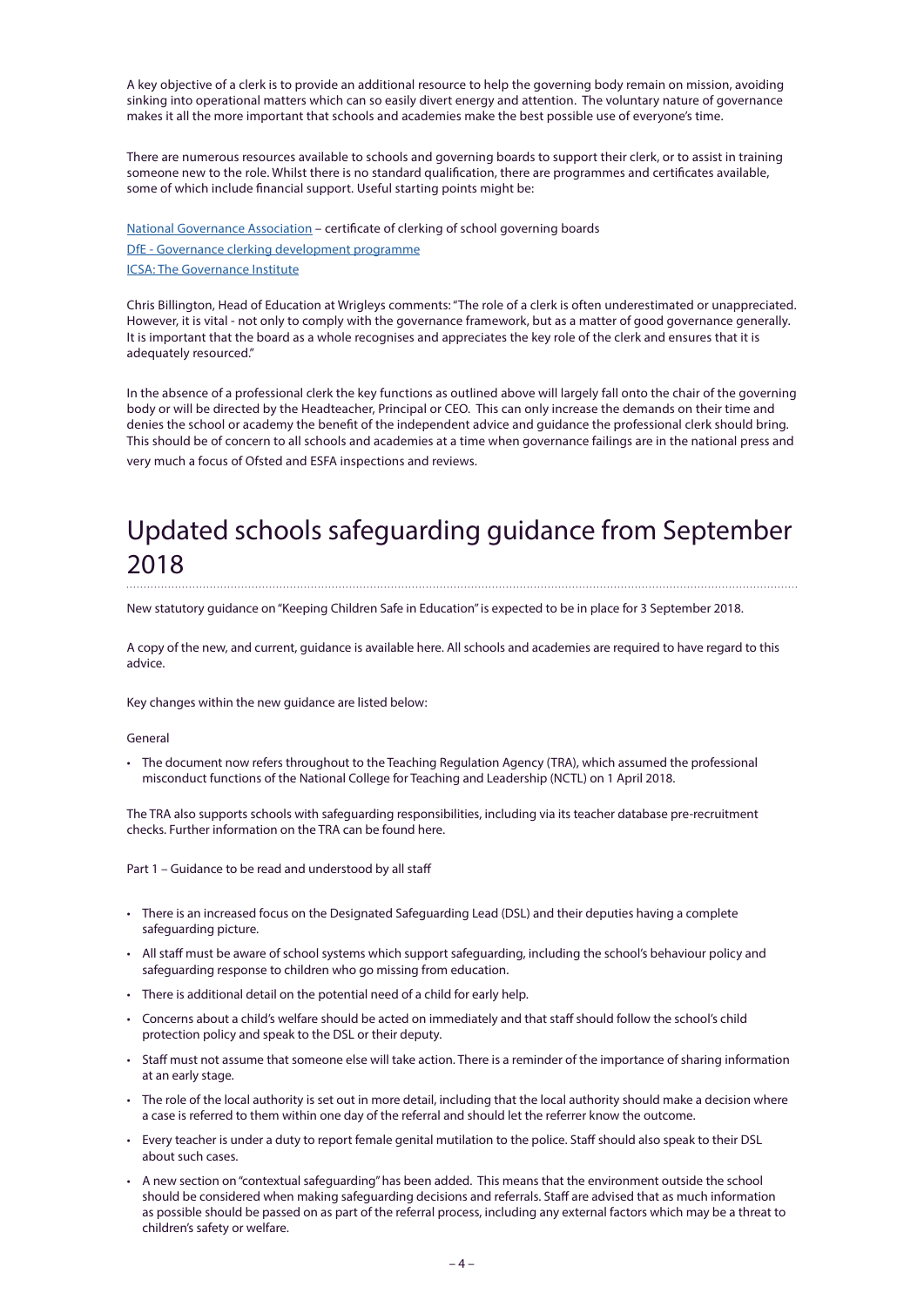Parts 2 - 5

- Governing bodies and proprietors should have a senior board level lead to take overall responsibility for safeguarding arrangements.
- Each school within a trust must have its own child protection policy reflecting local circumstances. There may be an over-riding child protection policy for the trust, but each school should have its own local version.
- Schools should, where reasonably possible, have more than one emergency contact number for each student or pupil.
- The guidance now makes clear that the DSL must be from the school senior leadership team.
- The DSL should consider sharing information with a new school in advance of a child transferring in order to ensure that support is in place as soon as the child arrives.
- At least one person conducting a staff recruitment interview must have completed safer recruitment training.
- Specific reference is made to children who were formerly looked after children, with a reminder that these children remain vulnerable and that agencies should continue to work together to safeguard them.
- The local authority has ongoing responsibilities for care leavers and DSLs should have the details of the appropriate personal adviser appointed to support the care leaver.
- There is specific guidance on the use of "reasonable force" where necessary to safeguard children and young people.
- Academy trusts and independent schools must check that members and trustees are not barred from taking part in the management of the school under section 128 Education and Skills Act 2008. Enhanced DBS checks on all members and trustees including the chair of the board of trustees should also be carried out.
- There is an additional recommendation that maintained schools (to which section 128 does not apply) check with the Teaching Regulation Agency whether someone they propose to recruit as a school governor is barred under section 128.
- Schools continue to be responsible for the safeguarding of a pupil on their roll who has been placed with an alternative provision provider. Schools should obtain written confirmation from the alternative provider that appropriate safeguarding checks have been carried out on those working at the alternative provision establishment.
- Further guidance on child on child sexual violence and sexual harassment (peer on peer abuse) is included. The guidance continues to evolve in response to newly identified threats to young people. It now includes new information on the risks of peer on peer abuse, homelessness, domestic abuse, so-called "county lines" drug dealing, honour based violence, sexual violence and sexual harassment, on-line threats and radicalisation.

The current guidance, which has been in place since September 2016 continues to apply and should be referred to before the new guidance supersedes it this September.

### Education Specialist, Graham Shaw joins Wrigleys

Wrigleys is delighted to have Graham Shaw join the team of education specialists.

Graham joins the team working with schools, academies, multi academy trusts ("MATs"), colleges, universities and independent schools.

One of the country's foremost legal authorities in the education sector having advised in this field since 1999, Graham is a dedicated enthusiast with a special interest in schools, academies and MATs. Until recently Graham led the Northern education team of a national firm

Graham says "Wrigleys is the leading Yorkshire based law firm advising schools, academies and MATs and I look forward very much to working with colleagues to further embed the firm's presence in the sector"

Chris Billington, head of education at Wrigleys welcomes Graham. "Graham joins Wrigleys as a leading education lawyer adding further strength to our specialist team".

### Headteacher should have disclosed her relationship with a child sex offender even though she had no statutory duty to do so

Senior staff may have an implied contractual duty to disclose relationships with sex offenders to assist the governors in their safeguarding duties

[The statutory duty to disclose](https://www.gov.uk/government/publications/disqualification-under-the-childcare-act-2006)

Under the Childcare Act 2006 and the Childcare (Disqualification) Regulations 2009 (the Regulations), certain childcare providers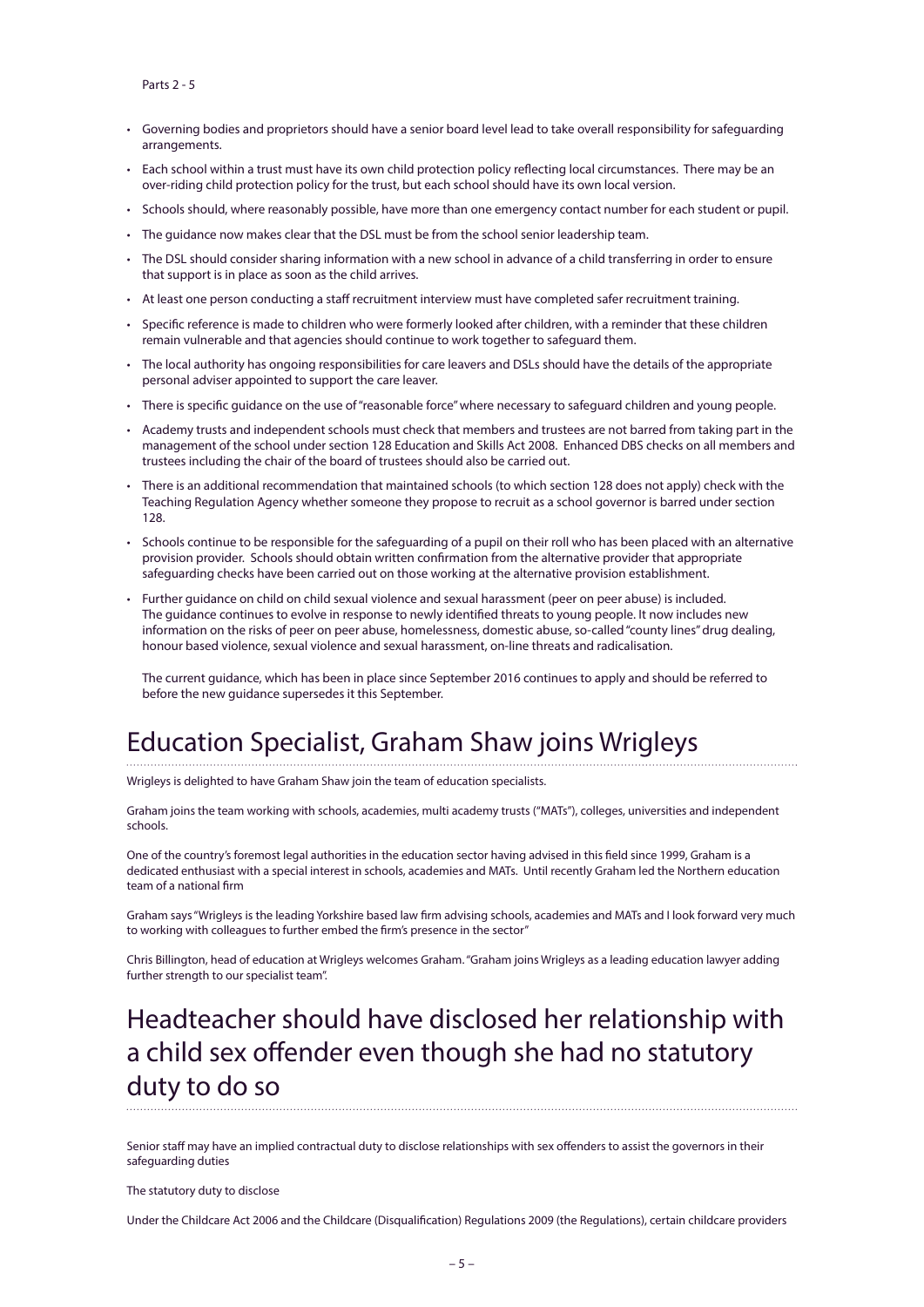and those who manage childcare providers are required to be registered in order to provide childcare. Those who have committed certain violent and sexual offences and offences against children are disqualified from working with children in certain settings (see below). Headteachers who manage such childcare provision must comply with the Regulations.

The Regulations apply to staff who provide any care for a child up to and including reception age. This includes education in nursery and reception classes and/or any supervised activity (such as breakfast clubs, lunchtime supervision and after school care provided by the school) both during and outside of school hours for children in the early years age range.

The Regulations also apply to staff who are employed to work in childcare provided by the school outside of school hours for children who are above reception age but who have not attained the age of 8. This does not include education or supervised activity for children above reception age during school hours (including extended school hours for co-curricular learning activities, such as the school's choir or sports teams) but it does include before and after school childcare provision.

Disqualification by association occurs when someone working in a relevant setting lives in a household where someone who is disqualified lives or is employed. In such a case, there is a statutory duty to disclose although it is possible to apply to OFSTED to waive disqualification. The statutory guidance on the Regulations is available [here.](https://www.gov.uk/government/publications/disqualification-under-the-childcare-act-2006)

#### Case details

In [Reilly v Sandwell Metropolitan Borough Counci](http://www.bailii.org/uk/cases/UKSC/2018/16.html)l,the Supreme Court has upheld the decision of an employment tribunal that the decision to dismiss a headteacher who did not tell the school about her close friend's conviction for a child sex offence was fair.

Ms Reilly was a primary school headteacher with an exemplary disciplinary record and a long career in teaching. She had a close relationship with Mr Selwood, who was convicted of making indecent images of children. Ms Reilly did not cohabit with Mr Selwood, nor was she in a romantic or sexual relationship with him, but she jointly owned a house with him and occasionally stayed the night. Following his conviction, she decided that she was not under a duty to disclose her relationship to the school. She sought advice on this point from a number of probation officers. There was conflicting evidence as to the advice she had been given. Later the school governors found out about the conviction. Ms Reilly was suspended, subjected to a disciplinary procedure and summarily dismissed. This was on the basis that she had committed gross misconduct by breaching an implied term of her employment contract under which she had a duty to disclose the relationship.

Ms Reilly brought an unfair dismissal claim in the employment tribunal. The employment tribunal found that the reason for dismissal was not unfair although there were serious procedural errors in the appeal. However, the tribunal found that Ms Reilly would have been very likely to have been dismissed even if the procedure had been fair and that she contributed to her dismissal by not disclosing the relationship. Her compensation was therefore reduced by 100%.

This decision was upheld by the EAT and the Court of Appeal. The Supreme Court also agreed. Although Ms Reilly was not under a statutory duty to disclose because she was not living in the same household as Mr Selwood, the courts held that the failure to disclose was a breach of her employment contract. The headteacher was under a contractual obligation to "advise, assist and inform the Governing Body in the fulfilment of its responsibilities" which included its safeguarding responsibilities and to "be accountable to the Governing Body for the maintenance of the safety of all pupils". It was also relevant that the disciplinary rules in the contract of employment identified as misconduct a failure to report something which it was her duty to report.

The Supreme Court held that her relationship potentially posed a danger to children and it was not for the headteacher unilaterally to assess the risks to the children in the school. She should have disclosed the facts in order that the governors could assess the risk and decide on the best steps to take in the circumstances. It was also relevant that she did not show any insight into her duty to report this matter during the disciplinary process. The school was reasonable in deciding it was inappropriate for her to continue in her role as headteacher.

#### Comment

The Supreme Court commented that, "had she disclosed her relationship to [governors], it is highly unlikely that [Ms Reilly] would have been dismissed, still less that the tribunal would have upheld any dismissal as fair. Far more likely would have been the extraction by the governors of promises by Ms Reilly that she would not allow Mr Selwood to enter the school premises and perhaps, for example, that outside the school she would not leave information about pupils, for example stored electronically, in places where he might be able to gain access to it."

Chris Billington, Head of Education at Wrigleys comments: "Senior leaders in schools must err on the side of caution and disclose relationships with convicted sex offenders even where they are not under a statutory duty to do so. Such a disclosure will of course trigger a difficult assessment for schools. Governors and trustees should ensure that they consider (and carefully document as evidence of undertaking their safeguarding role) the particular circumstances. However, that does not mean schools should automatically look to suspend or dismiss as a knee-jerk reaction as this could be a breach of contract and/or unfair dismissal."

## Is the application of zero tolerance behaviour policies to SEN pupils unlawful?

Tribunal criticises academy trust for imposing behaviour policy at the expense of a disabled pupil's education

The TES has recently [reported](https://www.tes.com/news/academy-put-zero-tolerance-policy-above-pupils-education-tribunal-finds) on a decision of the First Tier Tribunal of the Health, Education and Social Care Chamber (previously known as the SEND tribunal). The tribunal found that an academy trust failed in its duty to make reasonable adjustments by imposing its behaviour policy rigidly to the detriment of the education of a child with special educational needs.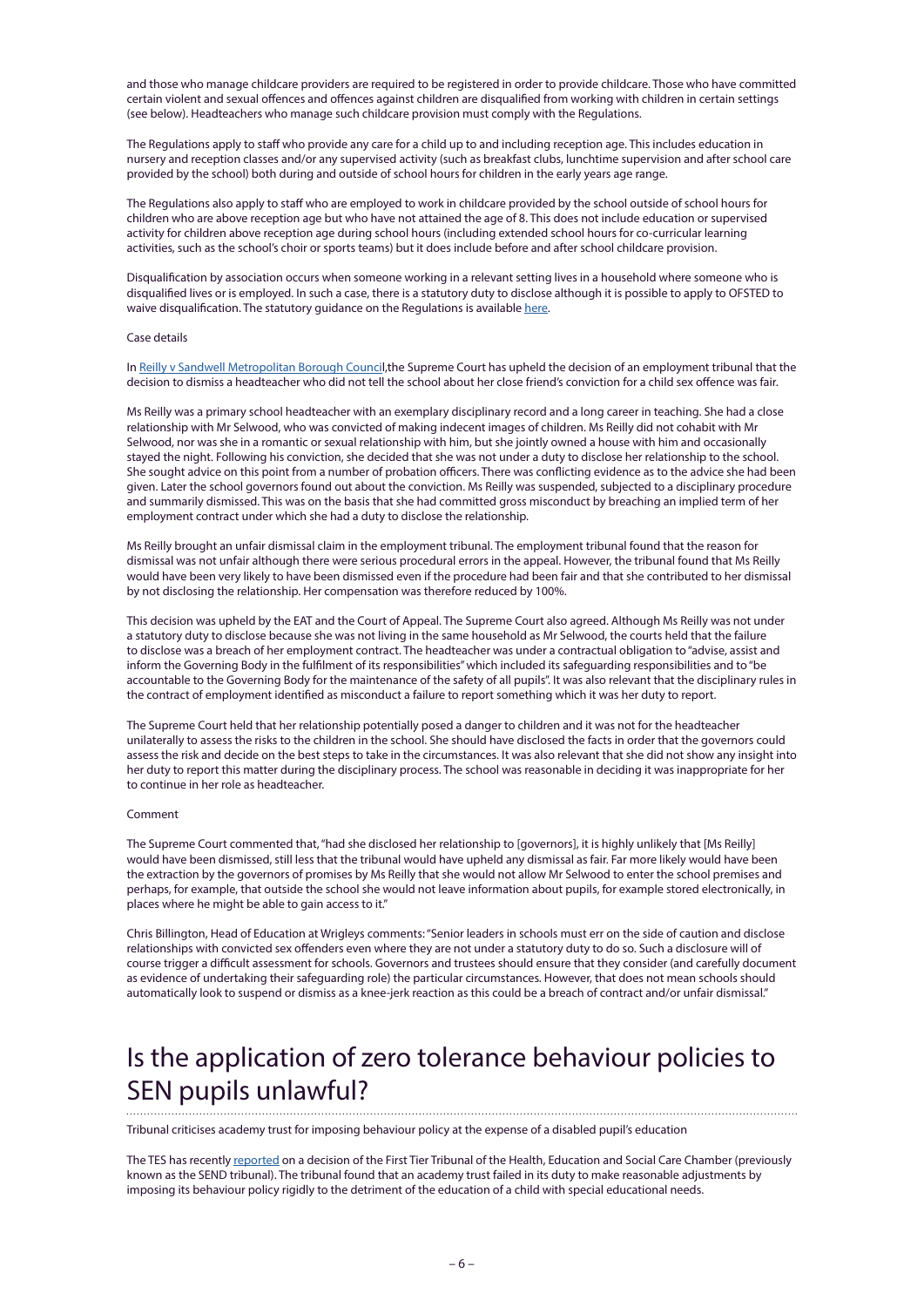The 15-year old pupil (X), who has attention deficit hyperactivity disorder and epilepsy, was given a fixed-term exclusion and was also excluded from a work placement. X was later permanently excluded from the school.

The parents of X argued that the academy trust had failed to meet their son's needs and the exclusions were the result of his disability, which led to challenging behaviour. They went on to claim that X's education suffered as a result of his treatment by the school.

The tribunal, which heard the evidence in February 2018, reported that "the question of [X's] actual education appears to have become secondary to the zero-tolerance policy of the school". The tribunal noted that the pupil's education was becoming a series of detentions and exclusions and that the behaviour policy was being imposed rigidly, resulting in X being put at a "substantial disadvantage" when compared to non-disabled pupils. The tribunal stated that the school should have made reasonable adjustments to the policy for X rather than continuing with the "inflexible application of its policy".

The tribunal concluded that the school's actions had compromised X's education and ruled that the school should issue a letter of apology to X for its failure to make reasonable adjustments. Additionally, the tribunal recommended that the school organise training for all staff, which should include positive behaviour management techniques. A copy of the tribunal's judgment was also to be placed on X's file. No financial compensation is available in the SEND tribunal.

The Tribunal did not agree that the permanent exclusion of X was itself discriminatory, recognising the exclusion as a proportionate way of achieving a legitimate aim.

This case highlights the need for schools to apply their policies in a flexible manner, taking into account any reasonable adjustments which may be needed for disabled students who would otherwise be disadvantaged by such policies.

The application of "zero tolerance" behaviour policies has been the subject of a recent hearing of the House of Commons Education Select Committee as part of its inquiry into alternative provision. A witness to the inquiry who works to promote the interests of disabled children has commented that such zero tolerance policies may be unlawful as they fail to take into account the needs of disabled pupils. Details of this on-going inquiry are available [here.](https://www.parliament.uk/business/committees/committees-a-z/commons-select/education-committee/inquiries/parliament-2017/inquiry/)

Chris Billington, Head of Education at Wrigleys comments that: "It is notable that in this case the Tribunal made reference to the various measures that the academy did put in place to support X. However that did not help when it came to the application of the behaviour policy itself. If a series of detentions and exclusions is not achieving the desired change in behaviour then the school has to look at their approach."

The Education Select Committee cites an upturn in the number of exclusions in recent years with 35.2 permanent exclusions per day in 2015/16, up from an average of 30.5 per day in 2014/15. It also notes that pupils with identified special educational needs account for almost half of all fixed term and permanent exclusions.